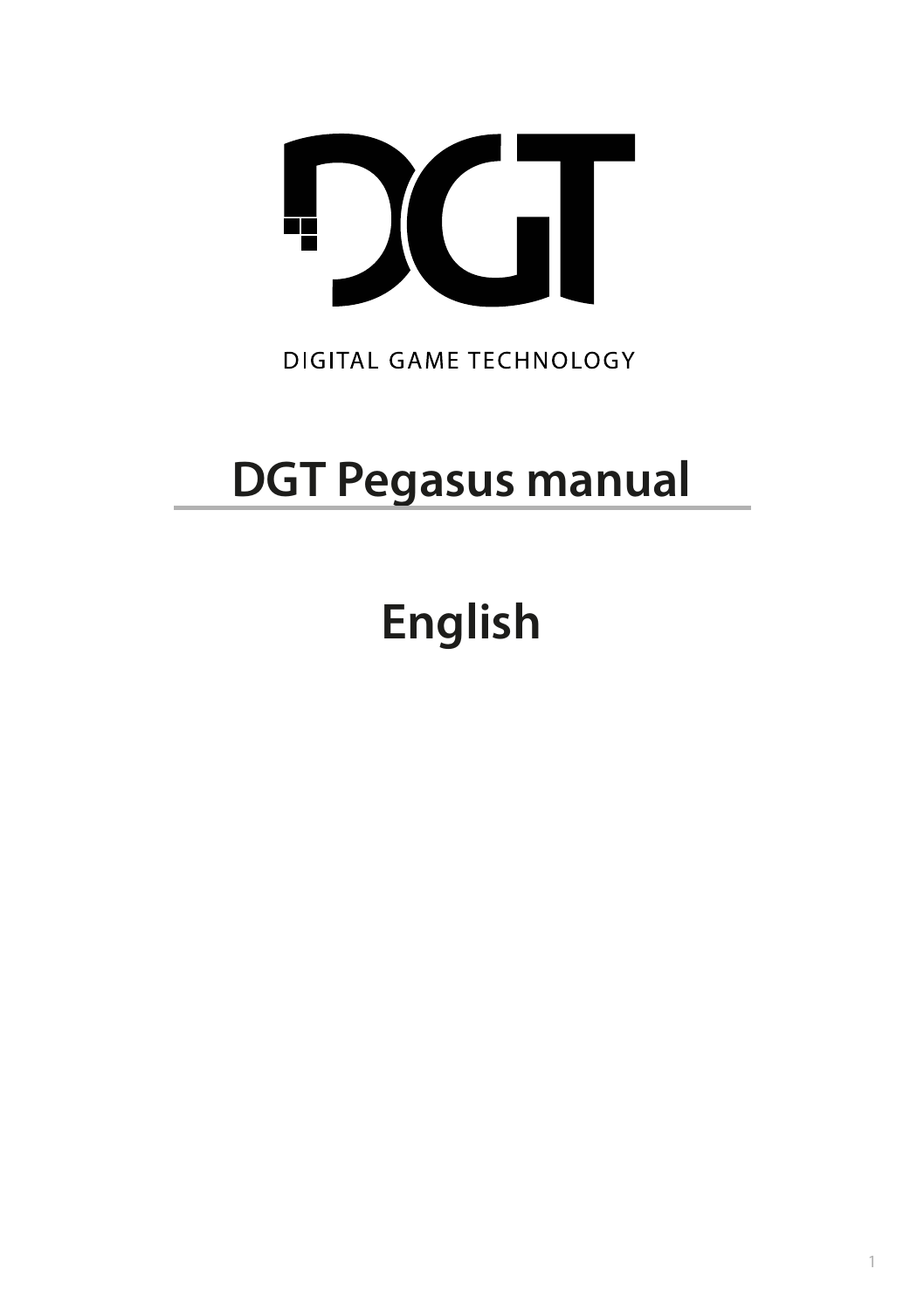# **English**

## **Table of contents**

| 1. Getting started                                    | 3              |
|-------------------------------------------------------|----------------|
| Charging your board                                   | $\overline{3}$ |
| Switching On the board                                | 3              |
| Switching OFF the board                               | 3              |
| Placing the chess pieces                              | $\overline{3}$ |
| Installing the DGT Chess app                          | $\overline{4}$ |
| Running the DGT Chess app installation wizard         | $\overline{4}$ |
| Selecting a chess platform                            | $\overline{4}$ |
| Connecting your board to the DGT Chess app            | $\overline{4}$ |
| Creating a game                                       | 5              |
| 2. How to play a game on Pegasus                      | 6              |
| Explanation of the LED rings                          | 6              |
| Making the opponent's move in your own time           | 6              |
| Meaning of LEDs on side of board                      | 6              |
| How to move chess pieces                              | 6              |
| What happens if you move pieces too slowly            | 6              |
| Best way to capture pieces                            | 7              |
| What happens when you make illegal or incorrect moves | $\overline{7}$ |
| Indicating long and short castling                    | $\overline{7}$ |
| Pawn promotion                                        | $\overline{7}$ |
| Game endings                                          | 7              |
| Starting a new game                                   | $\overline{7}$ |
| Saving your PGN                                       | 8              |
| 3. Battery                                            | 8              |
| Charging                                              | 8              |
| Power saving                                          | 8              |
| 4. Maitenance and support                             | 8              |
| Register your product                                 | 8              |
| Product cleaning                                      | 8              |
| Reset to factory settings                             | 8              |
| Warranty                                              | 8              |
| 5. Disclaimer                                         | 9              |
| 6. Additional information                             | 9              |
|                                                       |                |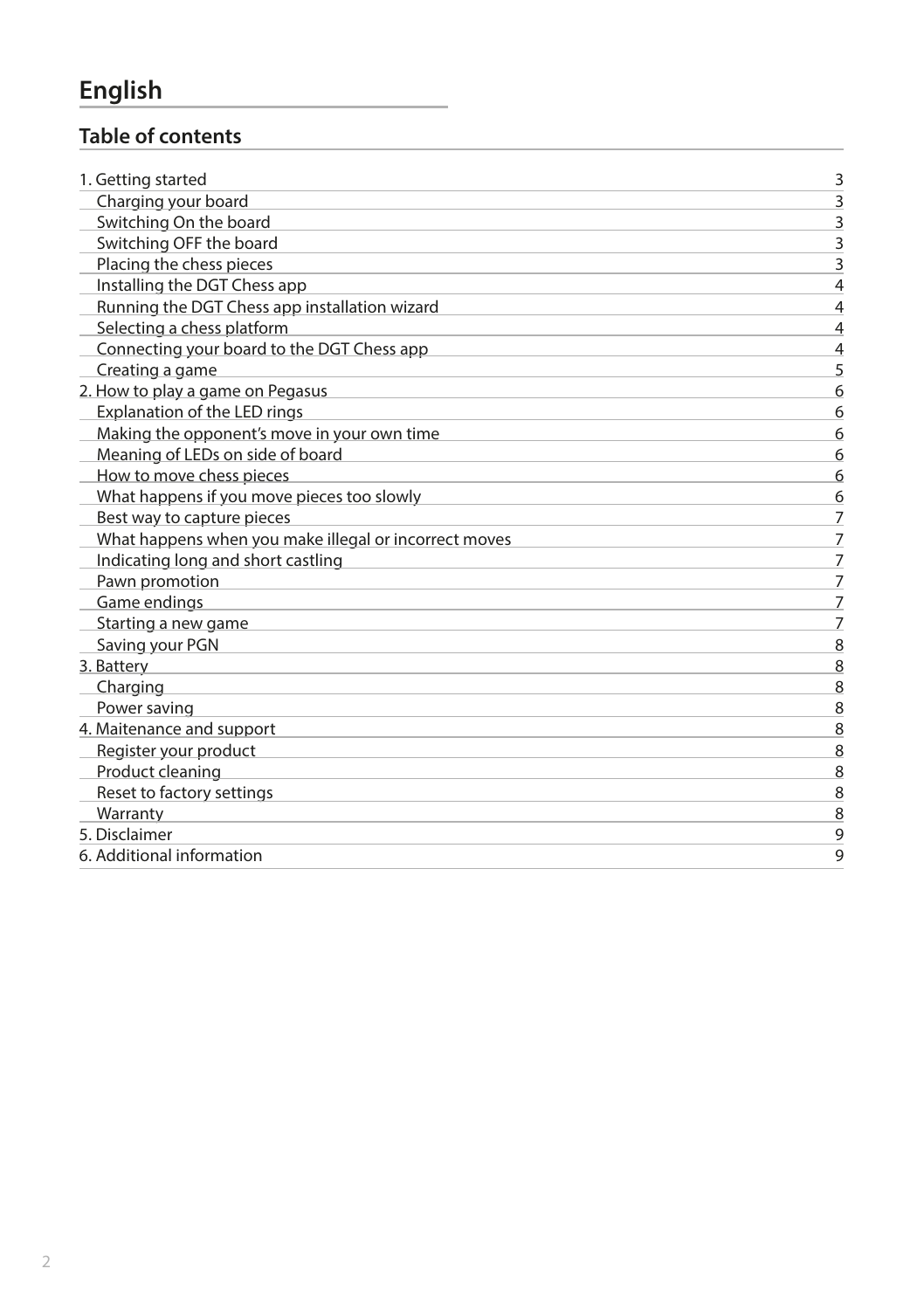## **1. Getting started**

#### **Charging your board**

When first using Pegasus, it is recommended to fully charge the battery. To charge it, connect the charging cable to a suitable adapter or USB-port in a PC. For fastest charging we recommend using phone adapters. Any standard phone charger (5 Volts output) will work.

#### **Switching ON the board**

Press the ON/OFF button on the side of the board to switch it on. [See figure 1]. During start-up you will see a short LED animation on the d4, d5, e4 and e5 squares. When the animation has finished, the Pegasus is ready for use.



Figure 1. ON/OFF button.

#### **Switching OFF the board**

When you want to switch off Pegasus, press the ON/OFF button for three seconds. An LED animation starts. When the animation stops, the board is turned off completely.

#### **Placing the chess pieces**

Before you start a game, place the pieces on the board in the starting position [See figure 1 & 2]. This ensures proper synchronisation with the online platform you are connecting to.



Figure 2. Starting position.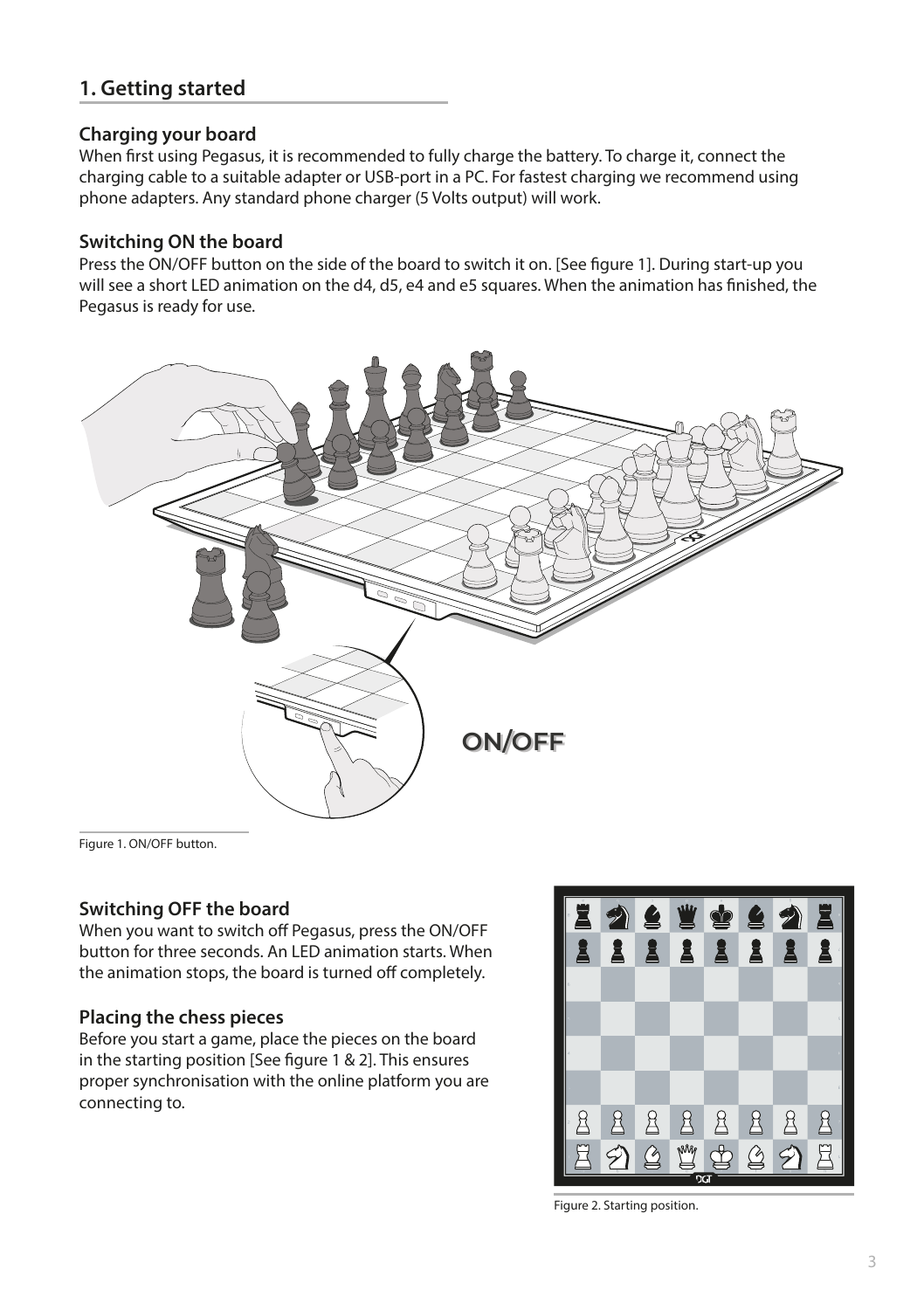#### **Installing the DGT Chess app**

To play with Pegasus, you need the DGT Chess app on your mobile device. You can download it from the Google Play Store or the Apple Store. Search term 'DGT Chess'. After installation, the app guides you through the onboarding process that allows you to configure the app to your preferences. After that you can create a game.

#### **Running the DGT Chess app installation wizard**

Before you start the installation wizard:

- 1. First make sure you have an account with the chess platform on which you want to play. e.g. Lichess, Chess24, Chess.com.
- 2. Turn on Bluetooth on your mobile device.<br>3. Make sure your Pegasus is switched on
- Make sure your Pegasus is switched on.
- 4. Make sure the Bluetooth scanning option on your mobile device is switched on.

#### **Selecting a chess platform**

The DGT Chess app allows you to connect your mobile device to various chess platforms. Choose a chess platform in the DGT Chess app [See figure 3]. The DGT Chess app will ask you for permission to access your chess platform account. A window will open where you will have to log into that account. You only need to do this once.

#### **Note:**

- 1. The opponents you play against, the game types and the location of rating registration depend on the platform you connect to.
- 2. We do not store any personal or account data in the DGT Chess app.
- 3. Playing via Chess.com is only possible directly via the Chess.com app.

#### **Connecting your board to the DGT Chess app**

After selecting a platform, you must also select a Pegasus board. For this purpose you must authorize the DGT Chess app to use the Bluetooth function of your mobile device.

 $\bullet$ SELECT DI ATEODM After choosing a platform, we temporarily redirected you to the platform for authentication. No. worries vou'll get back here.  $\varnothing$ Lichess Chess.com ួរ ress.com<br>nstall and play via the Ch DGT DGT ⋒ ¥. ц,

 $\overline{a}$ 

and a sharehold

**DCT CHECC** 



- 1. Press 'Search'. A confirmation window will appear allowing you to give the authorisation. In the 'Available devices' screen you will see all Bluetooth devices in your vicinity, including the Pegasus.
- 2. Select a Pegasus board in the 'Available devices' screen. When you select the board, the DGT Chess app will automatically connect.

#### *Pegasus is not visible in the app, what can I do?*

If the board is not visible, check that the board is switched on and not connected to another mobile device. If the board is available for connection, you will see a slowly blinking blue LED on the side of the board. Refresh the board selection menu by pressing on the button 'Refresh'.

#### *How to change a selected platform or device*

On the 'Home' screen, you can see the connection to the selected platform and your Pegasus. Tap the links if you want to change platforms or switch to another DGT device. You can also use the navigation buttons at the bottom of the screen. [See Figure 3]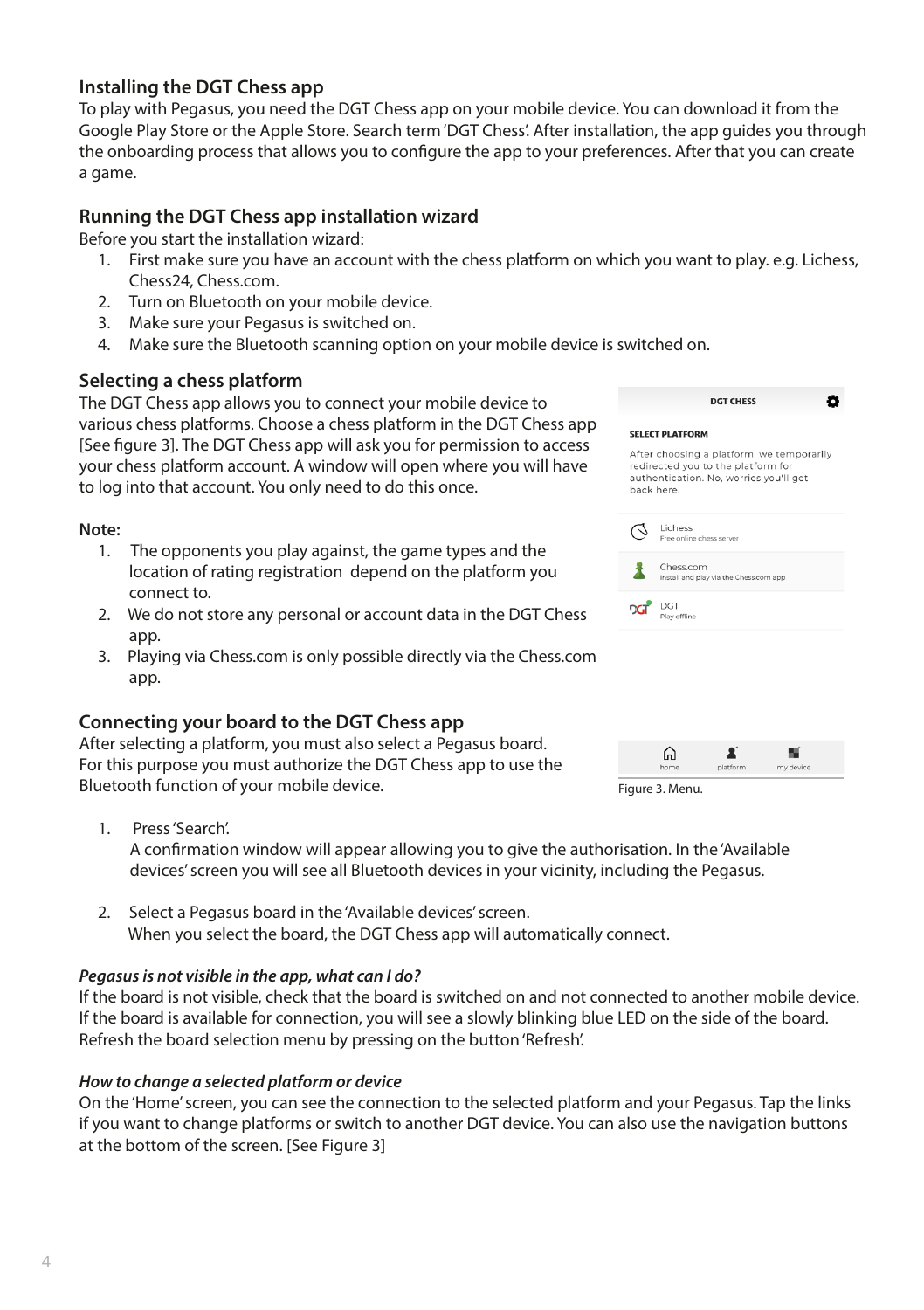#### **Creating a game**

Press 'Create a game' to start a game. In the 'Create a game' section you can choose a game type and change any settings for the chosen game type. After you have completed all your settings, press 'Play!'

When an opponent is found, the app automatically opens the "Chess clock screen" [Figure 4]. The screen shows a digital chess clock timer. The circles around the timer correspond to the remaining playing time. The red circle shows whose turn it is.

In portrait mode, your own clock is shown at the bottom of the screen. In landscape mode, your clock is on the right. You can change these positions in the settings menu.

Swipe right to go to the "Digital board screen" [Figure 5]. In this screen you can see the chessboard with the real-time positions of the chess pieces and the Movelist.



Figure 4. Chess clock screen.

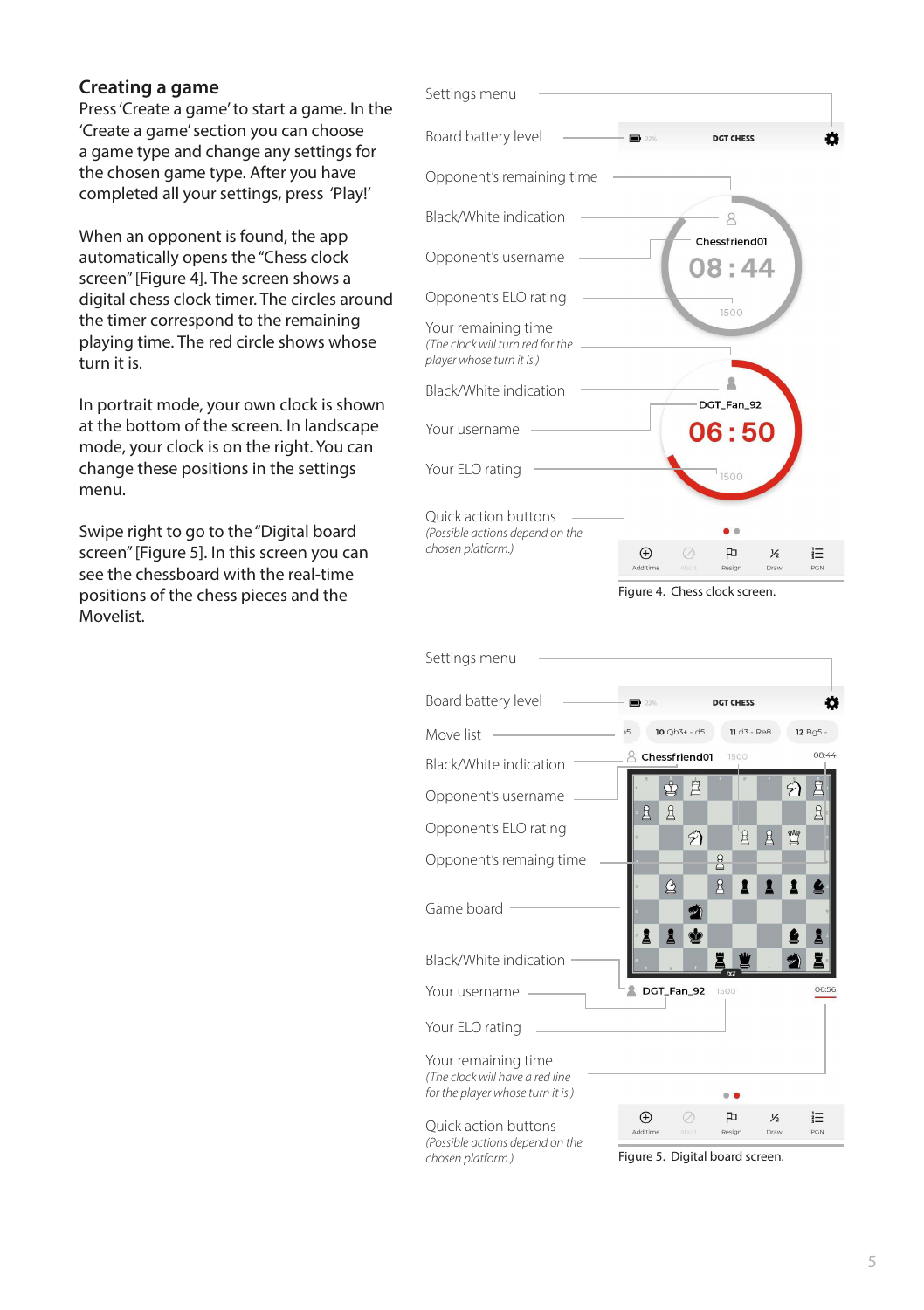## **2. How to play a game on Pegasus**

#### **Explanation of the LED rings**

The flashing LED rings are used to confirm your moves and indicate the opponent's moves. When you make a move, the square where you are moving the piece will light up briefly. Pegasus lets you know that the board has recognised your move. Your move is also communicated to the online platform you are playing on. The counter-move of your opponent is indicated by the alternating blinking of the starting square and the target square. Move your opponent's piece to the target square and the squares will stop flashing. Now you can make your next move.

#### **Making the opponent's move in your own time**

Please note that the time taken to move your opponent's piece is deducted from your playing time. As soon as your opponent's move is received by the DGT Chess app, your turn begins and your time starts counting down.

| Meaning                                | Colour | Pattern                  | <b>Duration</b> |
|----------------------------------------|--------|--------------------------|-----------------|
| Turn on*                               | White  | Double Flash             | $<$ 1 second    |
| Searching for Bluetooth connection     | Blue   | Flashing                 | Continuous      |
| Bluetooth connection successfully made | Blue   | Continuous               | 3 seconds       |
| Board is switched on                   | Off    | $\overline{\phantom{a}}$ |                 |
| Battery is low warning                 | Orange | <b>Blinking</b>          | Continuous      |
| Battery charging                       | Orange | Continuous               | Continuous      |
| <b>Battery full</b>                    | Green  | Continuous               | Continuous      |
| Battery level critically low           | Red    | Flashing                 | Continuous      |
| Board shutting down**#                 | White  | Triple slow flash        | 3 seconds       |

#### **Meaning of LEDs on side of board**

Table 1. LED meaning.

\* Squares' LEDs make a start-up pattern when turning on the board.

- # Squares' LEDs make inverse of start-up pattern when turning off the board
- \*\* Board can be turned off in 3 ways:
	- 1. Turn off in app
	- 2. Switch off with button 3 second hold
	- 3. Switch off after 30 minutes of inactivity

#### **How to move chess pieces**

You can move the pieces just as you would on a normal chessboard. You do not have to press the squares.

#### **What happens if you move pieces too slowly**

If a piece has been moved too slowly (e.g. sliding a rook slowly across the board), it is possible that a move has been detected on a square between the origin and destination. Since the move was sent to the platform, it cannot be corrected afterwards. If this problem occurs frequently, we recommend one of the following solutions:

- **●** Moving the pieces to the destination square faster.
- **●** Lifting the pieces for each move.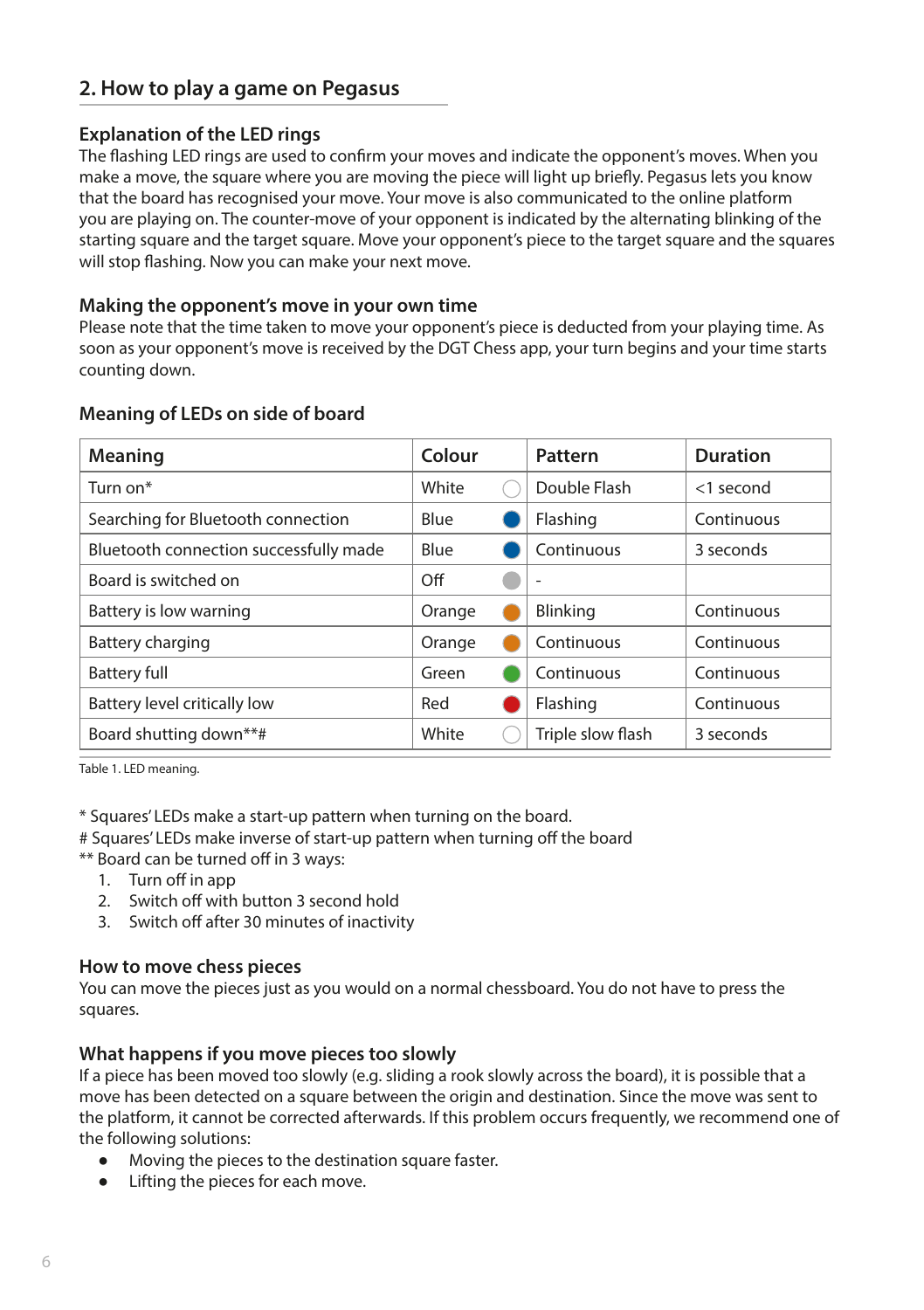#### **Best way to capture pieces**

The board detects the movement of pieces by checking whether a piece has been removed from a square and where it reappears on a square. The most reliable detection when capturing pieces is to first lift the attacked piece and remove it from the board before placing the attacking piece on that square. The destination square must be empty for at least 0.2 seconds before the new piece is placed.

#### **What happens when you make illegal or incorrect moves**

If you make a move that is not allowed by the chess rules, the starting square and the target square will flash. The app will display a message: 'Board is invalid, please fix the position of your pieces'. The flashing will stop when the piece has been placed back on the correct square. You can check the correct position of the piece by checking the board in the app or the PGN list in the second play screen.

This behaviour is the same if the position of the pieces on the board does not match the position of the pieces that is tracked by the chess platform.

#### **Indicating long and short castling**

Long castling is indicated on the display by 0-0-0 and short castling by 0-0. You make this move by first moving the King two squares and then the Rook. If you move the Rook first, the move will be recognised as a Rook move and the King cannot be moved.

#### **Pawn promotion**

When a Pawn reaches the other side of the board, it is promoted to another piece of your choosing. You can select a Knight, a Bishop, a Rook or a Queen. The DGT Chess app will show you a message with the different pieces you can choose from. To promote a Pawn to a new piece, select the piece of your choice and press the 'OK' button. The selection screen will disappear and you can continue the game. After selecting the piece in the DGT Chess app, you can remove the Pawn from the board, place the chosen piece on the same square and then continue the game.

In the settings menu you can turn on the setting 'Auto promotion to Queen'. If this option is activated, the promotion window will not appear and the Pawn will automatically be promoted to a Queen after reaching the other side of the board.

#### **Game endings**

You have won the game when you have checkmated your opponent or you have lost the game when your opponent has checkmated you. Other reasons to end a game are a draw, a stalemate or not enough material to checkmate. The app will show the result of the game.

#### *Checkmate*

A checkmate is indicated by a 1-0 (White won) or 0-1 (Black won). The message 'Checkmate' will appear on the screen.

#### *Stalemate*

The game is a draw if the player on the move has no legal move and his King is not in check. It is said that the game ends in 'Stalemate' . The result of the game is a draw. The message 'Stalemate' appears on the screen.

#### *Draw*

In case of a draw, the game ends in a draw. The notation " $\frac{1}{2}$  -  $\frac{1}{2}$ " appears on the screen with the word 'Draw'.

#### **Starting a new game**

If you want to start a new game, place all the chess pieces in the starting position. Then go to the home screen in the app and press the 'Create a game' button.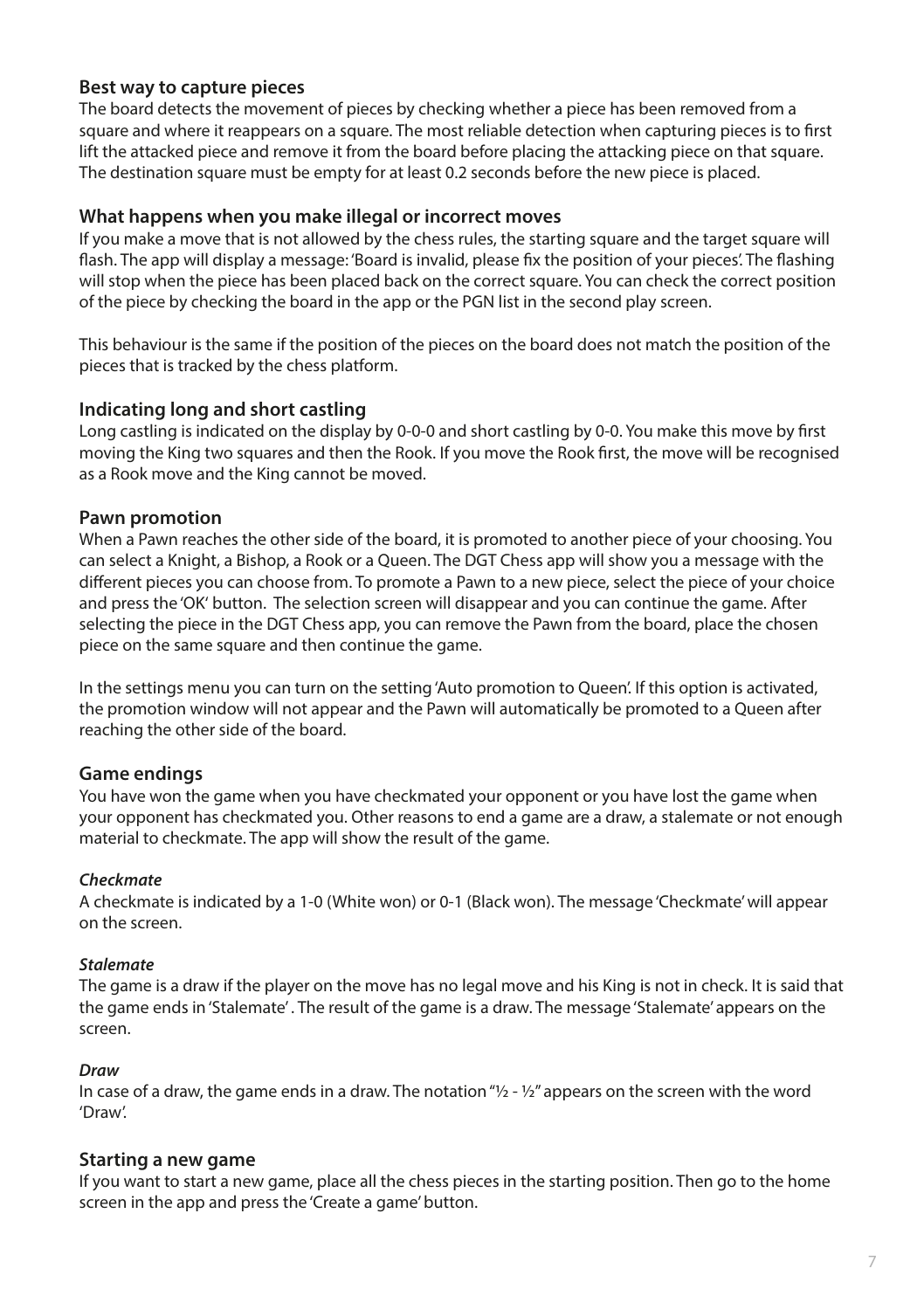#### **Saving your PGN**

If you want to download, export or forward a PGN, you have to do it before starting a new game, because Pegasus does not store any data. Once you have started a new game, you cannot retrieve the PGN.

After playing a game you get the option to share the PGN in the bottom right corner of the screen. You can copy the PGN to a note-taking app or share it with friends via WhatsApp or e-mail.

#### **3. Battery**

#### **Charging**

The board has an internal battery that lasts approximately 10 hours. The time depends on the number of moves and the speed you play. The board will flash orange when the battery is only 25% charged. At 5% the board will blink red.

#### **Power saving**

If the board does not have a Bluetooth connection for 30 minutes, the board turns off automatically to save power. If the board is connected to Bluetooth but not in use, it will remain switched on.

#### **4. Maitenance and support**

#### **Register your product**

Register your Pegasus on our website for warranty and to receive future updates. For product registration, go to https://digitalgametechnology.com/register-your-product.

#### **Product cleaning**

Pegasus is finished with a high quality printed chessboard foil. Treat it with care for many years of playing enjoyment. Use a slightly damp soft cloth to clean the board. Do not use abrasive cleaning fluids.

#### **Reset to factory settings**

It is possible to reset the Pegasus to factory settings. In some cases this can resolve detection issues.

Make sure DGT Pegasus is fully charged and switched off.

To perform the reset;

- **●** Please remove all the pieces from the board.
- **●** Press and hold the on/off button until the middle four LED's start blinking rapidly.
- **●** DGT Pegasus is now back to factory settings and ready to play.

If the board is still not functioning after these steps please contact support

#### **Warranty**

Pegasus meets the highest quality requirements. Should your Pegasus, despite our careful choice of parts, materials, production or transport, show a defect within the first two years after purchase, please contact the dealer.

The guarantee is only valid when the product is used in a reasonable and careful manner for which it is intended. The warranty is void if the product is used improperly or if unauthorised attempts at modification have been made without the prior written consent of DGT support or one of the DGT authorised Service Centres. A list of Service Centres can be found on the DGT website.